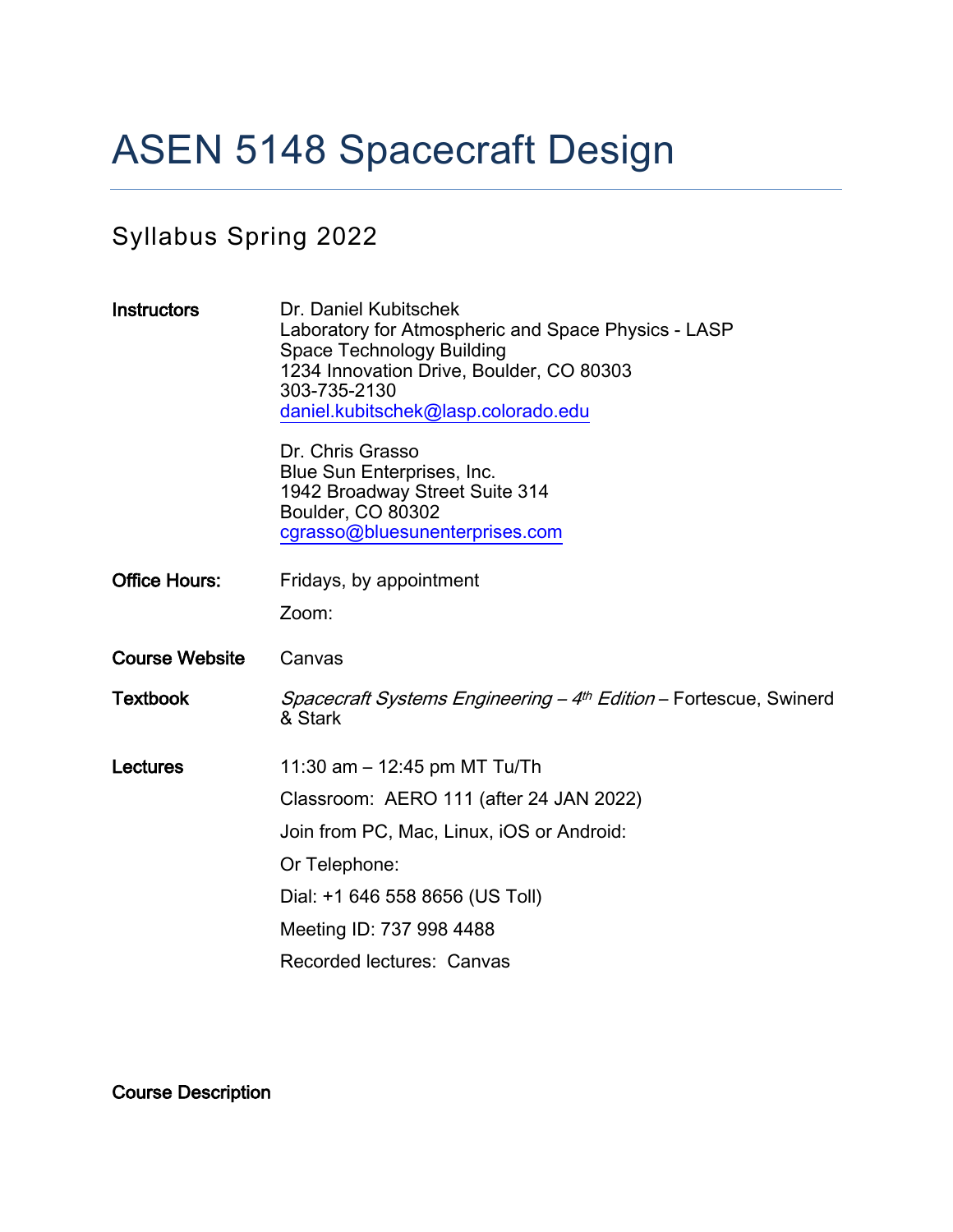- 1. This course will study the fundamental concepts of Spacecraft Design with emphasis on the important aspects of systems and subsystems engineering
- 2. A preliminary design for three missions will be developed,documented and presented at a Preliminary Design Review (PDR) at the end of the semester
- 3. Design teams will compete for the winning design to be selected, following the PDR, by the Instructors

Students will participate as distributed team members, requiring each team to accommodate and coordinate with their distance team member(s) as necessary.

# Curriculum

This is a video lecture and project-based course centered on developing and presenting the spacecraft preliminary design for a spaceflight mission. Individual video lectures cover the spacecraft systems and subsystems. The course assumes the student has no previous experience in spacecraft design.

# Course Objectives

- 1. To convey the important aspects of systems and subsystems engineering
- 2. To simulate a realistic spacecraft design process
- 3. To develop the preliminary design for a spacecraft

# **Content**

SYSTEMS ENGINEERING

MISSION DESIGN

COMMAND & TELEMETRY

COMMAND & DATA HANDLING SUBSYSTEMS

POWER & ELECTRICAL SUBSYSTEMS

THERMAL SUBSYSTEMS

TELECOMMUNICATION SUBSYSTEMS

FLIGHT & SIMULATION SOFTWARE SUBSYSTEMS

GUIDANCE, NAVIGATION & CONTROL SUBSYSTEMS

PROPULSION SUBSYSTEMS

STRUCTURES & MECHANISMS SUBSYSTEMS

**SEQUENCING** 

FAULT PROTECTION

ASSEMBLY, INTEGRATION & TEST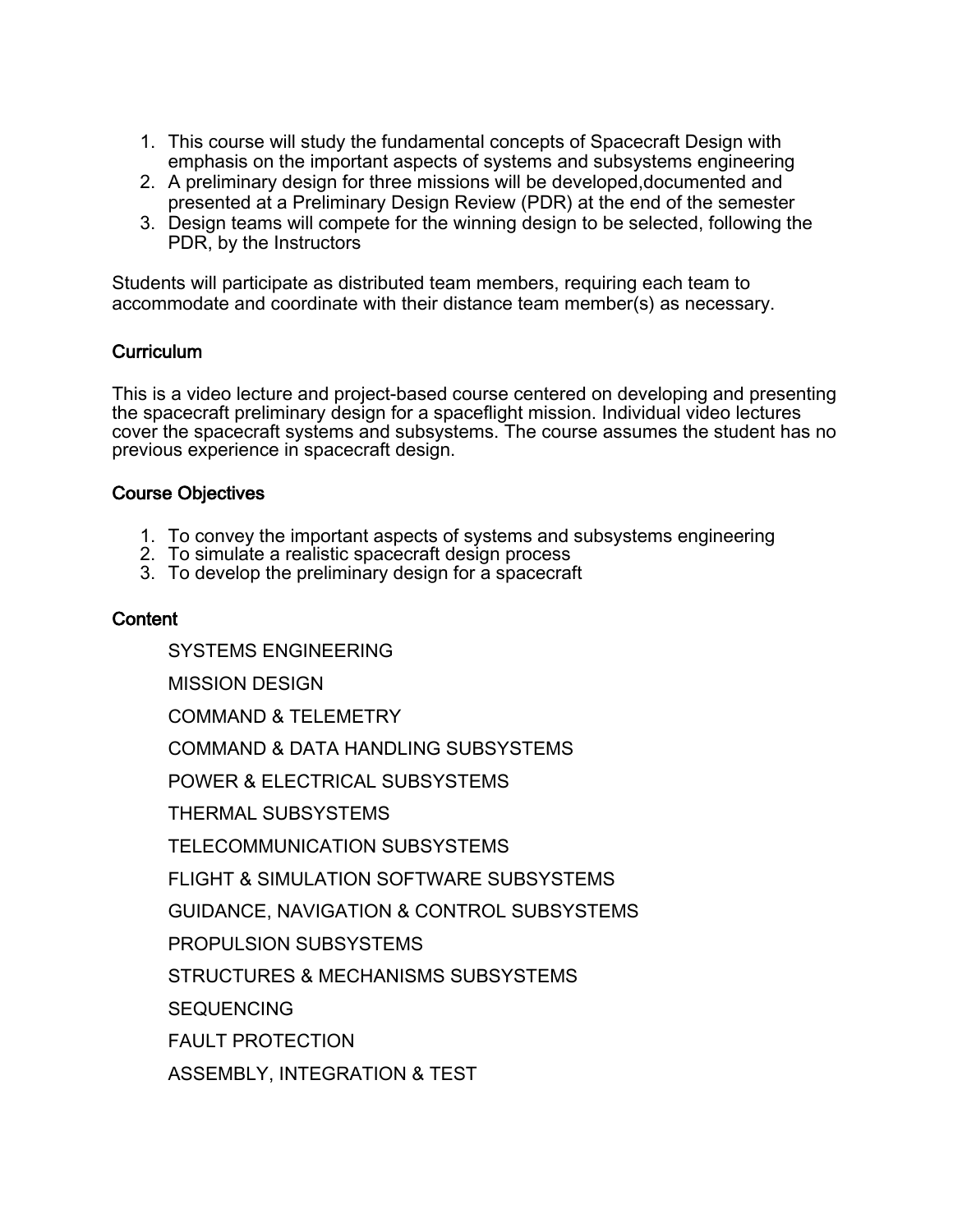#### MISSION OPERATIONS

#### **Grading**

The course grade will be based on homework, Conceptual Design Review (CoDR) Presentation, Preliminary Design Review (PDR) Presentation, Design Documentation and Instructors Assessment

| Homework                                                | 20%      | Late homework submission requires<br>instructor consent |
|---------------------------------------------------------|----------|---------------------------------------------------------|
| <b>CoDR Presentation</b>                                | 20%      | All team members shall present                          |
| <b>PDR Presentation &amp; Design</b><br><b>Document</b> | 40%      | All team members shall present                          |
| <b>Customer Evaluation</b>                              | 20%      |                                                         |
| <b>Bonus</b>                                            | $5%$ pts | Winning team for each Project                           |

#### Spring Break, March 20-26, 2022

The week of March 22-26 will be used in this class as a spring pause to provide us all with a safe and supportive way to promote health, wellness and learning without leaving campus. During this week, we won't have any exams or assignments due. We will still have class with interactive class activities that will require your attendance and be part of your final course grade. While March 25 is a wellness day, attendance is still required for all other class sessions that week. We wish we could take a regular spring break, but public health concerns prevent us from doing so. We would like to emphasize that it is still important for you all to behave responsibly. Do not use the week to travel or engage in risky behavior that could result in an outbreak on campus after we all return.

# Accommodation for Disabilities

All faculty assume responsibility for ensuring that their individual courses and content are accessible to all students. Please utilize principles of Universal Design when creating new courses; otherwise, make appropriate alterations to existing material to accommodate students who require assistance. You may contact our Universal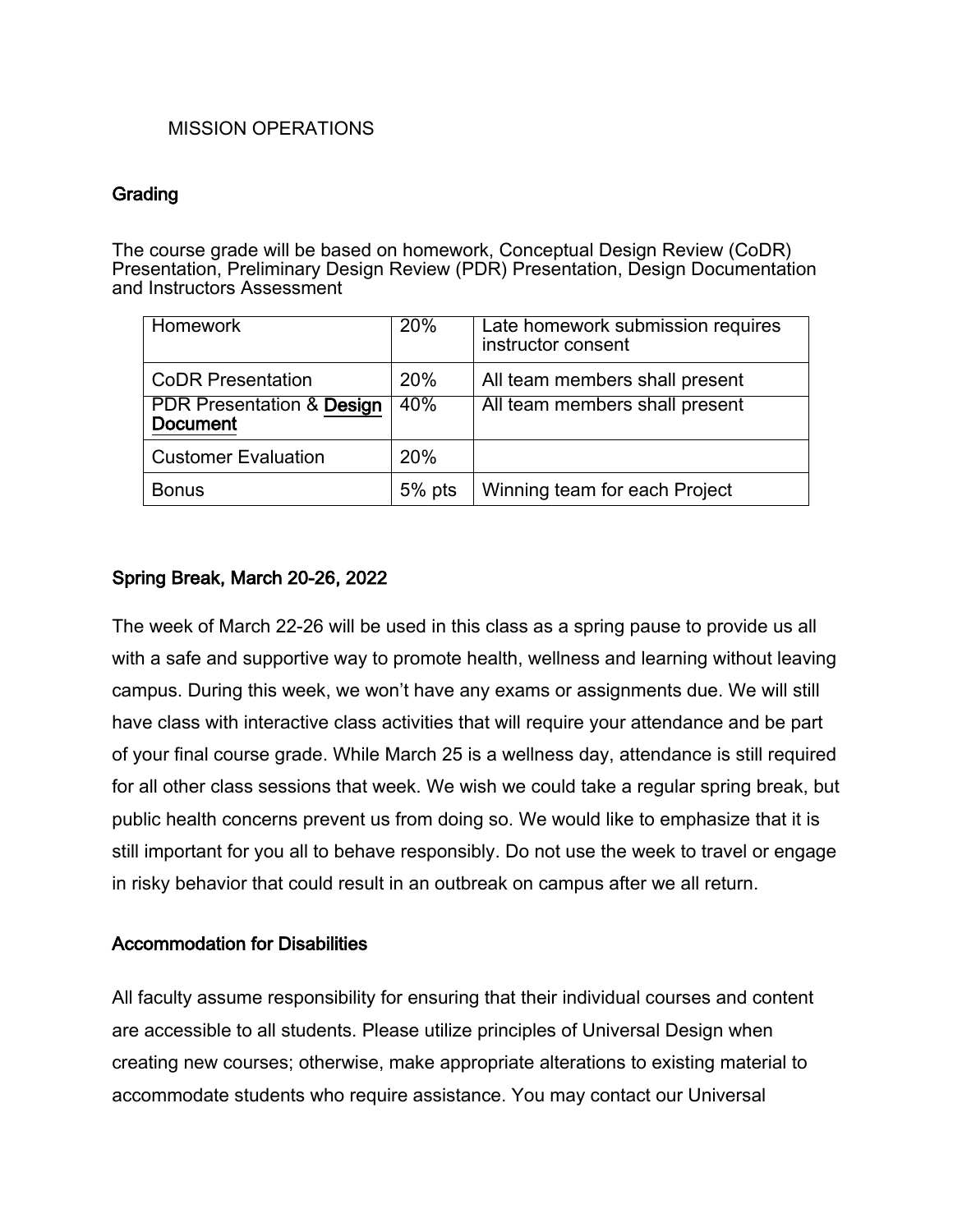Instructional Design Consultant on the Academic Technology Design Team in the Office of Information Technology for more information by calling 303-735-4357 (5-HELP).

Faculty consultations with an Access Coordinator in Disability Services serve as an opportunity to provide clarity and guidance regarding the implementation of accommodations and working with students with disabilities. To request an appointment with an Access Coordinator, contact Disability Services at dsinfo@colorado.edu or 303-492-8671

#### Disabilities syllabus statement:

If you qualify for accommodations because of a disability, please submit your accommodation letter from Disability Services to your faculty member in a timely manner so that your needs can be addressed. Disability Services determines accommodations based on documented disabilities in the academic environment. Information on requesting accommodations is located on the Disability Services website. Contact Disability Services at 303-492-8671 or dsinfo@colorado.edu for further assistance. If you have a temporary medical condition or injury, see Temporary Medical Conditions under the Students tab on the Disability Services website.

#### Classroom Behavior

Faculty and students should be aware of the campus Classroom and Course-Related Behavior policy which describes examples of unacceptable classroom behavior and provides information on how to handle such circumstances should they arise. Faculty are encouraged to address the issue of classroom behavior in the syllabus, and to understand their professional rights and duties.

#### Classroom behavior syllabus statement:

Students and faculty each have responsibility for maintaining an appropriate learning environment. Those who fail to adhere to such behavioral standards may be subject to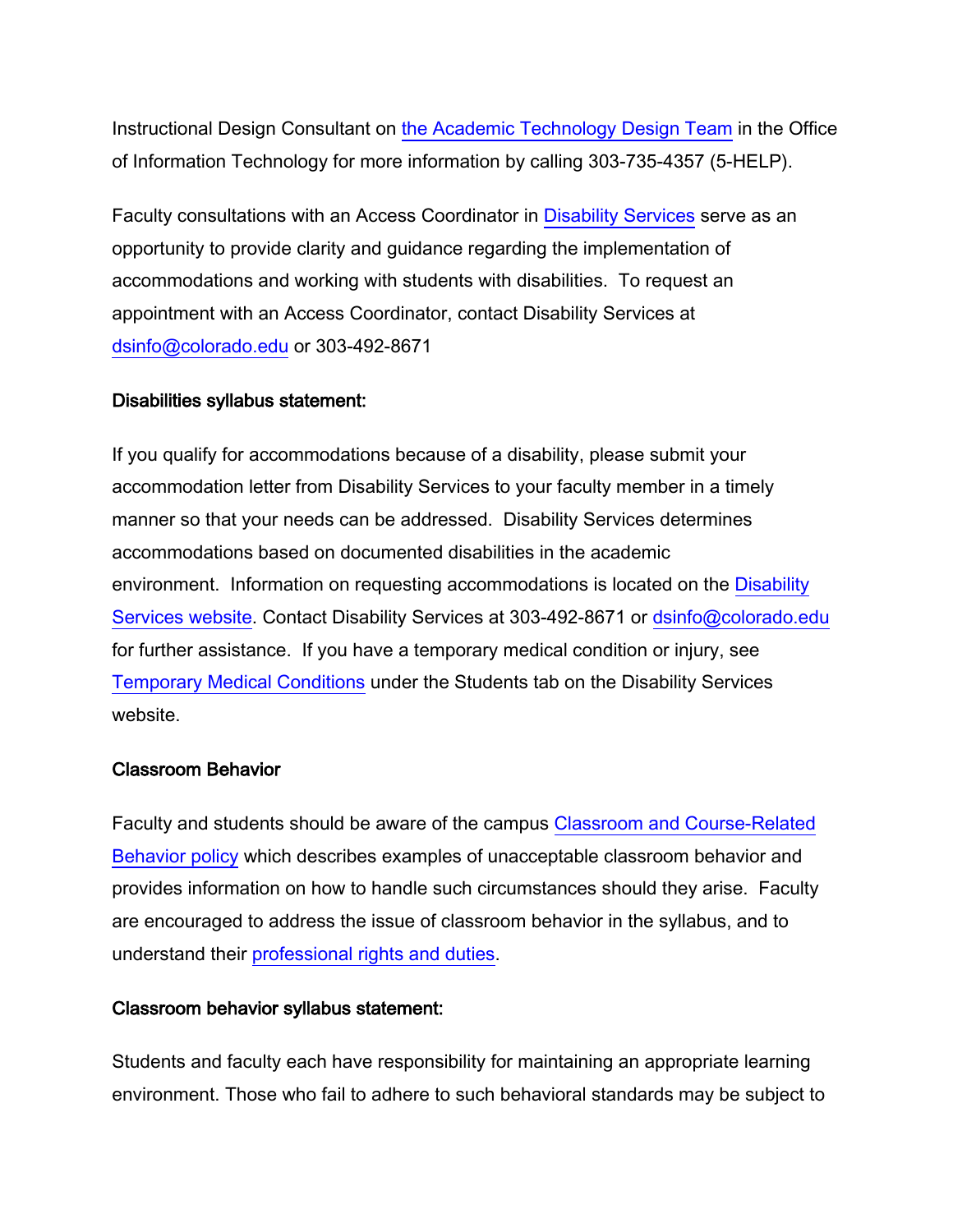discipline. Professional courtesy and sensitivity are especially important with respect to individuals and topics dealing with race, color, national origin, sex, pregnancy, age, disability, creed, religion, sexual orientation, gender identity, gender expression, veteran status, political affiliation or political philosophy. Class rosters are provided to the instructor with the student's legal name. I will gladly honor your request to address you by an alternate name or gender pronoun. Please advise me of this preference early in the semester so that I may make appropriate changes to my records. For more information, see the policies on classroom behavior and the Student Code of Conduct.

# Honor Code

The Boulder campus has an Academic Integrity Policy and a student Honor Code; individual faculty members are expected to familiarize themselves with its tenets and follow the approved procedures should violations be perceived. The campus has been working diligently to make this process work better and to provide guidance on 'gray areas' at the Honor Code website.

#### Honor Code syllabus statement:

All students enrolled in a University of Colorado Boulder course are responsible for knowing and adhering to the Honor Code. Violations of the policy may include: plagiarism, cheating, fabrication, lying, bribery, threat, unauthorized access to academic materials, clicker fraud, submitting the same or similar work in more than one course without permission from all course instructors involved, and aiding academic dishonesty. All incidents of academic misconduct will be reported to the Honor Code (honor@colorado.edu); 303-492-5550). Students who are found responsible for violating the academic integrity policy will be subject to nonacademic sanctions from the Honor Code as well as academic sanctions from the faculty member. Additional information regarding the Honor Code academic integrity policy can be found at the Honor Code Office website.

# Sexual Misconduct, Discrimination, Harassment and/or Related Retaliation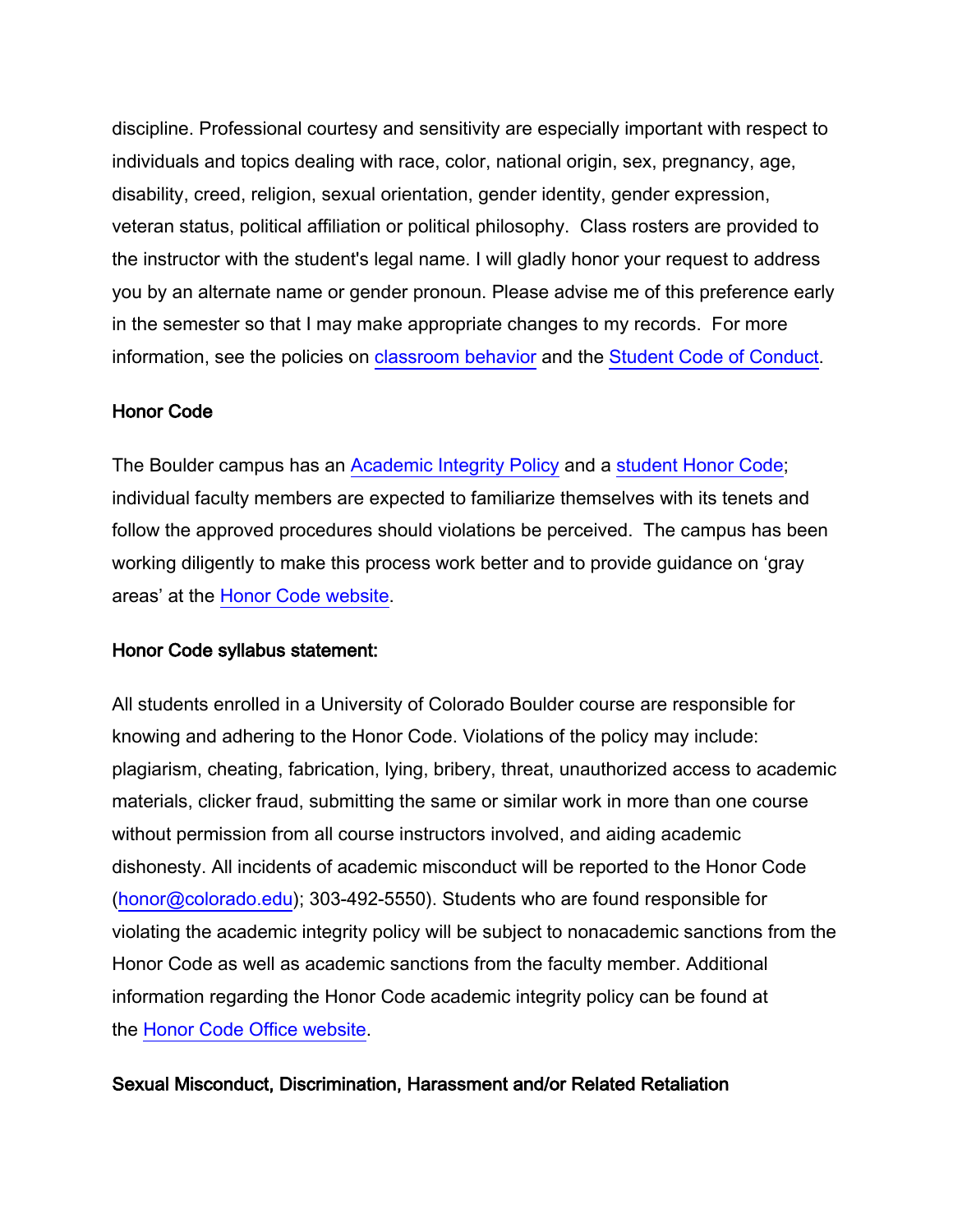# Office of Institutional Equity and Compliance (OIEC) syllabus statement:

The University of Colorado Boulder (CU Boulder) is committed to fostering a positive and welcoming learning, working, and living environment. CU Boulder will not tolerate acts of sexual misconduct (including sexual assault, exploitation, harassment, dating or domestic violence, and stalking), discrimination, and harassment by members of our community. Individuals who believe they have been subject to misconduct or retaliatory actions for reporting a concern should contact the Office of Institutional Equity and Compliance (OIEC) at 303-492-2127 or cureport@colorado.edu. Information about the OIEC, university policies, anonymous reporting, and the campus resources can be found on the OIEC website.

Please know that faculty and instructors have a responsibility to inform OIEC when made aware of incidents of sexual misconduct, discrimination, harassment and/or related retaliation, to ensure that individuals impacted receive information about options for reporting and support resources.

#### Religious Holidays

It is the responsibility of every instructor to explain clearly her or his procedures about absences due to religious observances in the course syllabus so that all students are fully informed, in writing, near the beginning of each semester's classes. Campus policy regarding religious observances states that faculty *must* make reasonable accommodations for students and in so doing, be careful not to inhibit or penalize those students who are exercising their rights to religious observance. Faculty should be aware that a given religious holiday may be observed with very different levels of attentiveness by different members of the same religious group and thus may require careful consideration to the particulars of each individual case.

For more information on the religious holidays most commonly observed by CU Boulder students consult the online interfaith calendar.